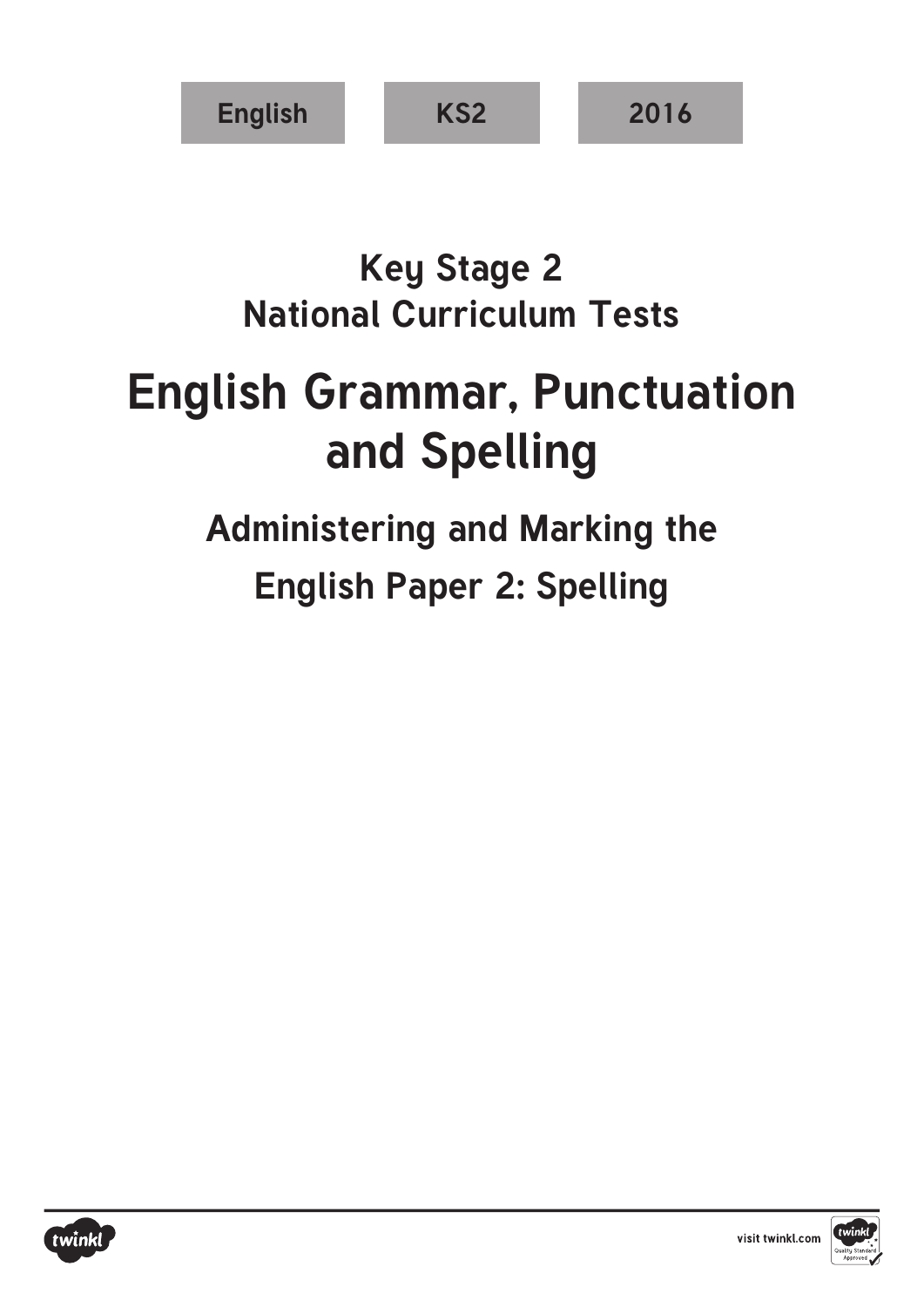#### **Using the Test Scripts**

The spelling test should take approximately 15 minutes to complete, although you should allow pupils as much time as they need to complete it.

Please read out the instructions below.

Listen carefully to the instructions I am going to give you.

I am going to read 20 sentences to you. Each sentence has a word missing in your answer booklet.

You should listen carefully to the missing word and fill this in, making sure you spell it correctly.

I will read the word, then the word within a sentence, then repeat the word.

Do you have any questions?

Once pupils' questions have been answered, you should read the 20 spellings as shown on the following pages.

Leave at least a 12-second gap between spellings.

The target words may be repeated if needed.

The 20 spellings should be read as follows:

- 1. Give the spelling number
- 2. Say: The word is…
- 3. Read the context sentence
- 4. Repeat: The word is…

You should take care not to overemphasise spelling when reading out the words.



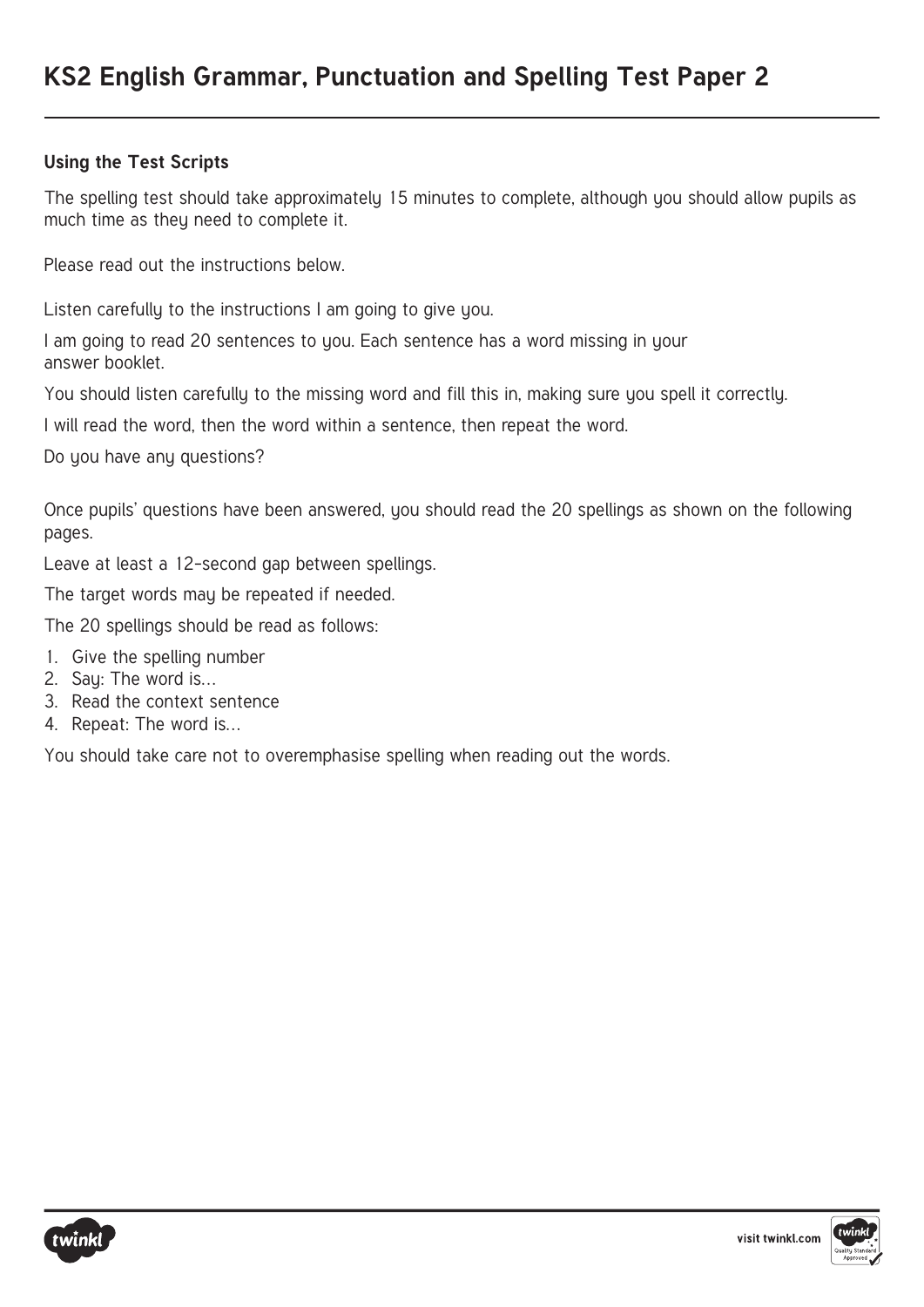| <b>Question</b><br><b>Number</b> | <b>Answer</b>                                                                                         |  |  |  |
|----------------------------------|-------------------------------------------------------------------------------------------------------|--|--|--|
|                                  | The word is <b>practise</b> .<br>The girl went to the gymnastics lesson to <b>practise</b> her vault. |  |  |  |
| $\overline{2}$                   | The word is solemn.<br>After realising he was in trouble, the boy had a <b>solemn</b> face.           |  |  |  |
| 3                                | The word is <b>transferred</b> .<br>The heat <b>transferred</b> through the material.                 |  |  |  |
| 4                                | The word is received.<br>The lady <b>received</b> some fabulous news through the post.                |  |  |  |
| 5                                | The word is <b>independent</b> .<br>The <b>independent</b> toddler insisted on feeding herself.       |  |  |  |
| 6                                | The word is <b>miserable</b> .<br>After a miserable day at school, the teacher needed cheering up.    |  |  |  |
| $\overline{7}$                   | The word is weight.<br>The man stood on the scales to find out if he'd lost weight.                   |  |  |  |
| 8                                | The word is <b>special</b> .<br>Her birthday party had been a very special event.                     |  |  |  |
| 9                                | The word is chorus.<br>The choir sang the <b>chorus</b> of the hymn.                                  |  |  |  |
| 10                               | The word is <b>antique</b> .<br>The antique work of art hung in the gallery.                          |  |  |  |
| 11                               | The word is descend.<br>Nearing its destination, the plane began to <b>descend</b> .                  |  |  |  |
| 12                               | The word is disrespectful.<br>Mum was feeling fed up of Billy's disrespectful behaviour.              |  |  |  |
| 13                               | The word is <b>measure</b> .<br>The class began to <b>measure</b> the heights of their sunflowers.    |  |  |  |



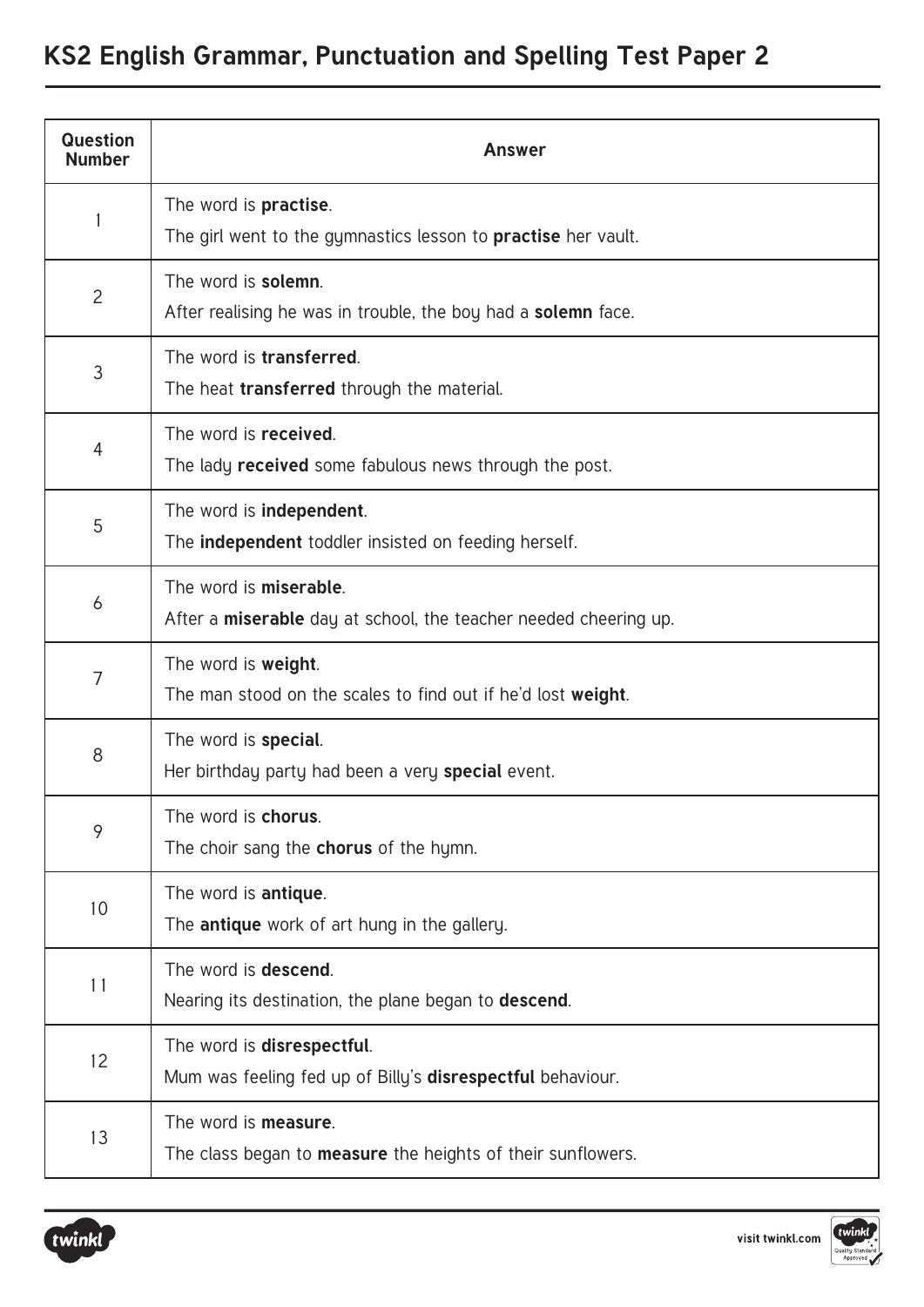| <b>Question</b><br><b>Number</b> | <b>Answer</b>                                                                                               |  |  |
|----------------------------------|-------------------------------------------------------------------------------------------------------------|--|--|
| 14                               | The word is comprehension.<br>The reading test is designed to test the pupil's <b>comprehension</b> skills. |  |  |
| 15                               | The word is outrageous.<br>His outfit was outrageous.                                                       |  |  |
| 16                               | The word is delicious.<br>The <b>delicious</b> food was served at the restaurant.                           |  |  |
| 17                               | The word is <b>decide</b> .<br>The family couldn't all <b>decide</b> on a holiday destination.              |  |  |
| 18                               | The word is <b>beginner</b> .<br>Mr Green was an absolute <b>beginner</b> at learning Spanish.              |  |  |
| 19                               | The word is mystery.<br>It was a complete mystery where the glasses had vanished to.                        |  |  |
| 20                               | The word is frantically.<br>The pirates dug frantically as they looked for the gold.                        |  |  |

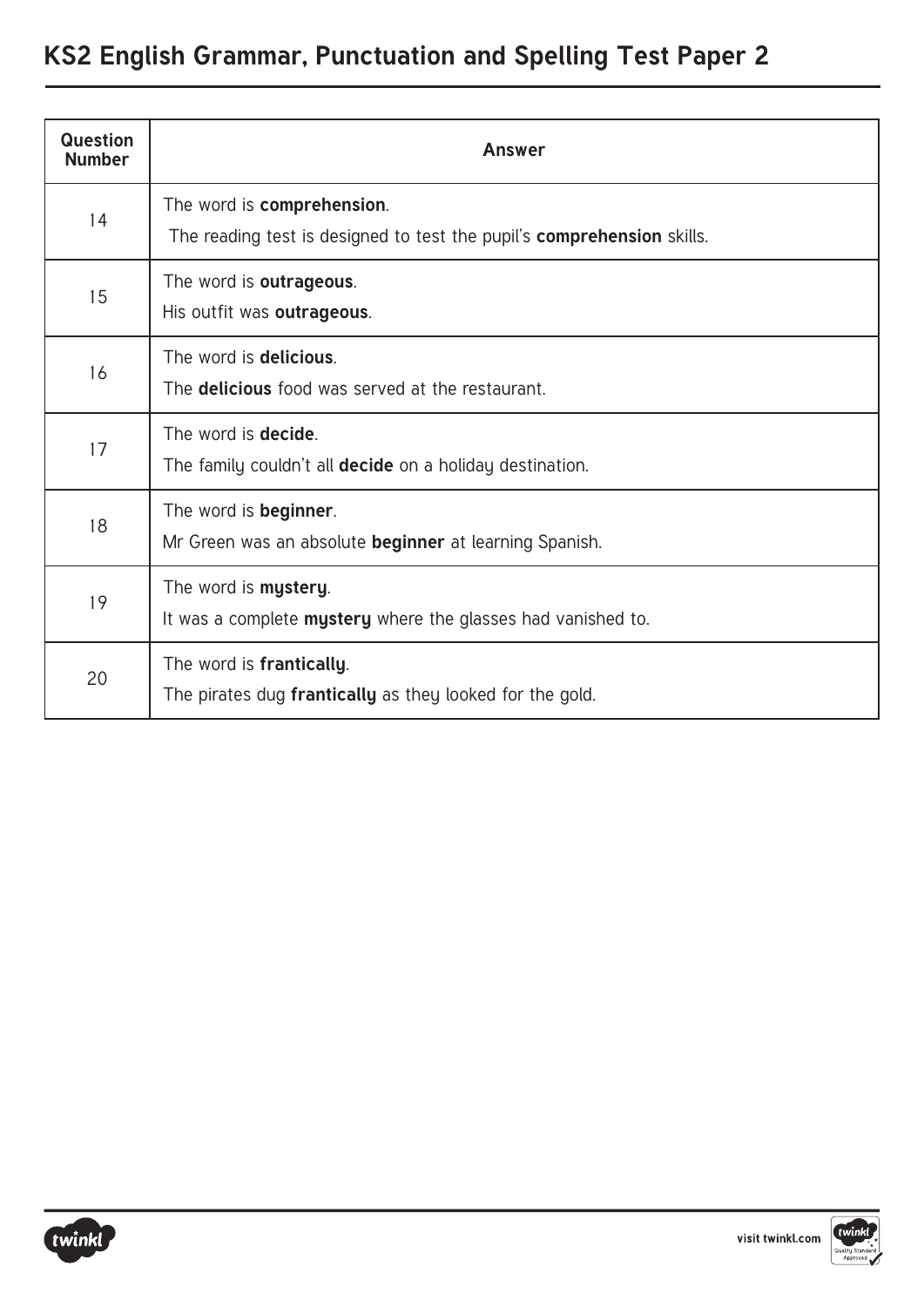If the pupil makes more than one attempt, it must be clear which answer the pupil wishes to be marked. If the pupil makes two or more attempts and it is not clear which is to be considered, the mark is not awarded.

The pupil can answer in upper or lower case, or a mixture of the two. The exception to this is for days of the week and months of the year, which must be written in lower-case letters with an initial capital letter for the award of the mark.

If the pupil has answered with the correct sequence of letters but has incorrectly inserted an apostrophe or a hyphen, the mark is not awarded.

If the pupil has answered with the correct sequence of letters but these have been separated into clearly divided components, with or without a dash, the mark is not awarded.

#### **Mark schemes and content domain references**

| <b>Question</b> | <b>Spelling</b> | <b>Mark</b> | <b>Content Domain Reference</b>                                                                                                 |
|-----------------|-----------------|-------------|---------------------------------------------------------------------------------------------------------------------------------|
|                 | practise        | 1           | S61 – homophones and near homophones (Years 3)<br>and 4), homophones and other words that are often<br>confused (Years 5 and 6) |
| $\overline{2}$  | solemn          | 1           | S60 - words with 'silent' letters (i.e. letters whose<br>presence cannot be predicted from the pronunciation<br>of the word)    |
| 3               | transferred     |             | S57 - adding suffixes beginning with vowel letters<br>to words ending in -fer                                                   |
| 4               | received        |             | $S58$ – words with the /i:/ sound spelt 'ei' after 'c'                                                                          |
| 5               | independent     |             | S55 – words ending in -ant, -ance, -ancy, -ent,<br>-ence, -ency                                                                 |
| 6               | miserable       |             | $S56$ – words ending in -able and -ible words ending<br>$in -ably$ and $-ibly$                                                  |
| $\overline{7}$  | weight          | 1           | S52 - words with the /ei/ sound spelt ei, eigh, or ey                                                                           |
| 8               | special         |             | $S54$ – endings which sound like /fal/                                                                                          |
| 9               | chorus          | 1           | $S48$ – words with the /k/ sound spelt ch                                                                                       |